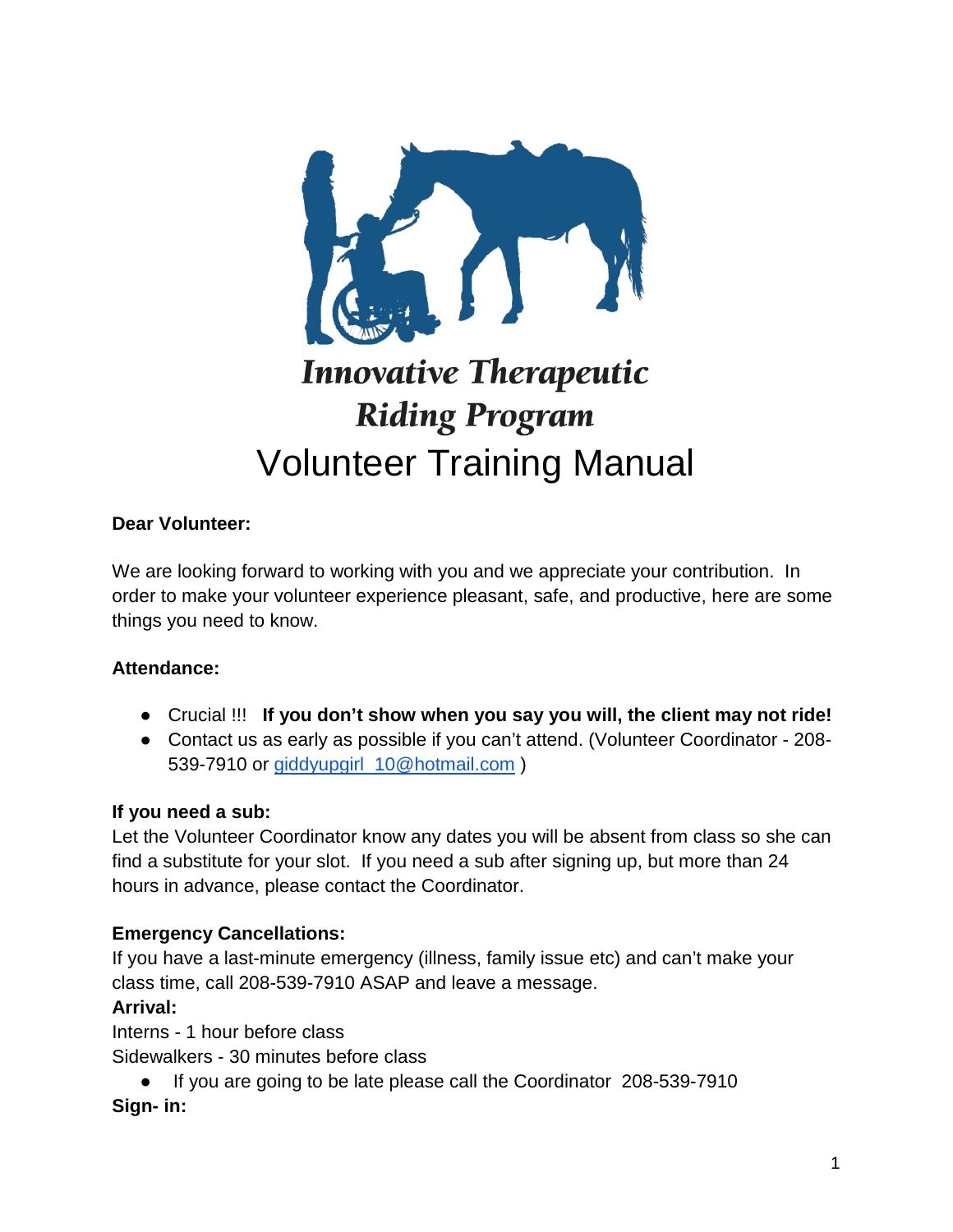- Please sign in and out (logging your time is important to the program when applying for grants and recognizing volunteer contributions)
- Please wear a name tag they will be provided
- Keep track of your miles driven to and from for your tax returns
- Interns need to work at least TBD hours to receive credit for their internship, (determined by their University Professor)

# **Cell Phones:**

We ask that you **turn off** your cell phone during classes. Please have cell phone conversations outside to limit distractions in the arena.

# **Attire:**

- Shoes **Comfortable, closed toed and supportive** (boots, tennis shoes etc)
- No noisy bracelets, dangling earrings, or other objects that may distract the clients
- No no low-cut tops or short-shorts,
- No excessively baggy clothes they can get caught on things
- Long Hair **should be tied back**
- Sunscreen, bug repellant, sun glasses, hat or visor if outdoors
- If it's cold outside, it's cold in the arena, if it's hot outside it's hot in the arenadress accordingly - layers are good!

# **SAFETY GUIDELINES**

# **Children:**

Not allowed while volunteering - you must have full attention on your client **Pets:** 

Not allowed at the center

# **First Aid:**

- Human first-aid kits are located in the office
- Equine first-aid kits are located in the tack trailer
- Instructors are certified in First Aid and CPR and will administer if needed
- In case of emergency, use the instructors phone

# **Gates:**

All gates MUST be kept closed and latched during classes or any time a horse is in the arena. If you see an open gate, PLEASE close and latch it.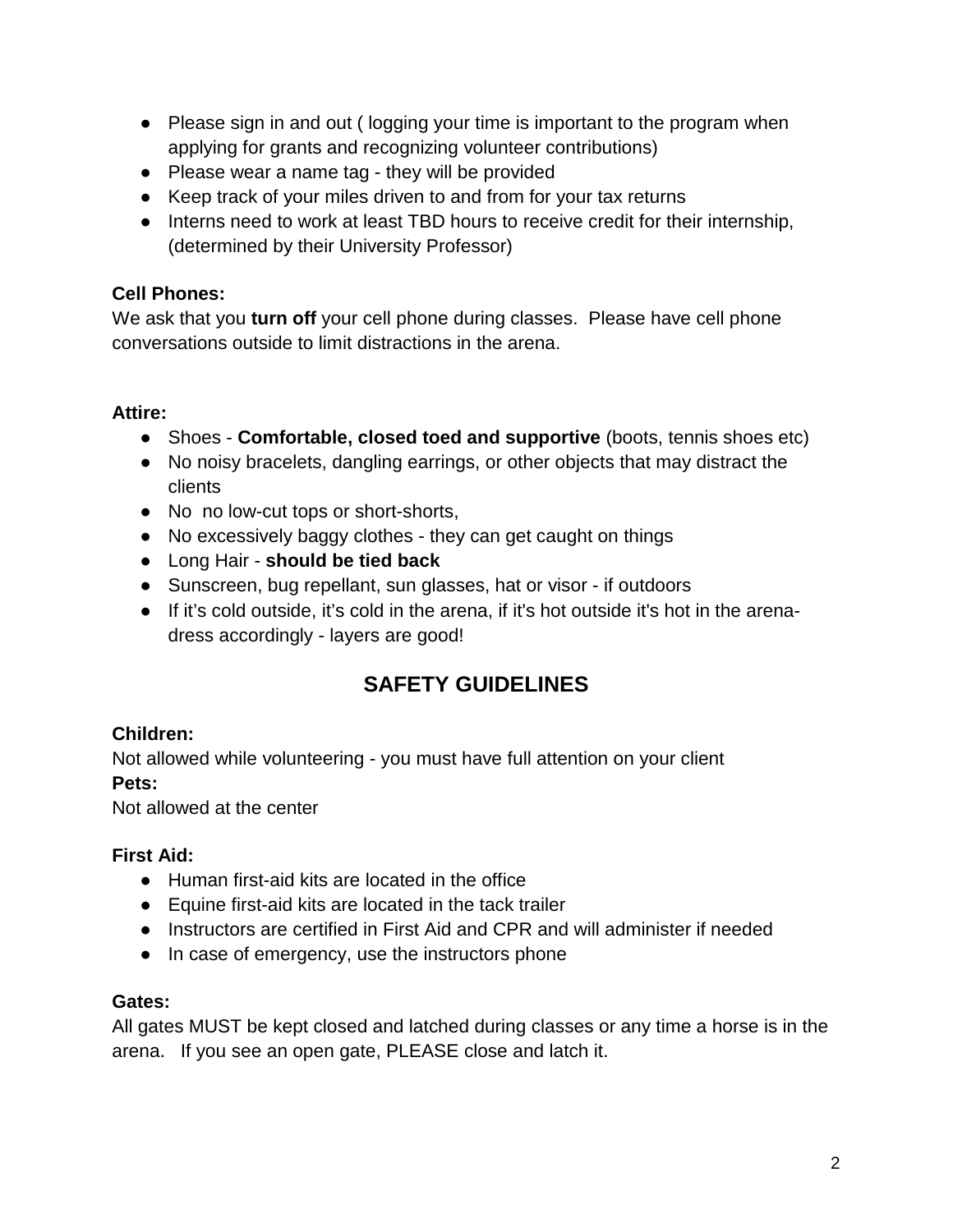#### **Smoking and Alcohol:**

Is prohibited during all Innovative Therapeutic Riding Program hours.

#### **Spectators/Visitors:**

Family members and friends are encouraged to visit and observe quietly. Guests are required to remain in designated areas and should always enter and exit through designated areas.

#### **All activities shall be conducted so as to afford maximum safety to people and horses**

- All children must be under adult supervision at all times
- No one is allowed in pastures, paddocks or stalls with loose horses except qualified horse personnel.
- All people must wear helmets at all times while mounted.
- Only instructors and students are allowed on the mounting ramp

THANK YOU FOR OBSERVING ALL OF THE ABOVE GUIDELINES!!

# **THE TEAM**

**Definition:** The team consists of the client, horse, instructor, therapist (if present), sidewalker(s) and horse leader.

**Goal:** To help each client ride as independently as possible to the best of their ability. The team is a whole, with no one part being more important than the other.

The team's focus is on the client's goals. It is vital that each member of the team take ownership of it and be an active member.

**Consistency:** is the most important. The client will count on you. You will get to know the client and will be able to spot any changes from week to week, whether in ability or attitude.

**Communication:** is vital between team members. Information concerning moods of horse and rider, timing, direction, progress, problems etc., is vital for the whole team to know.

#### **DUTIES:**

● Instructor - Director of the team. Develops curriculum and directs the lesson and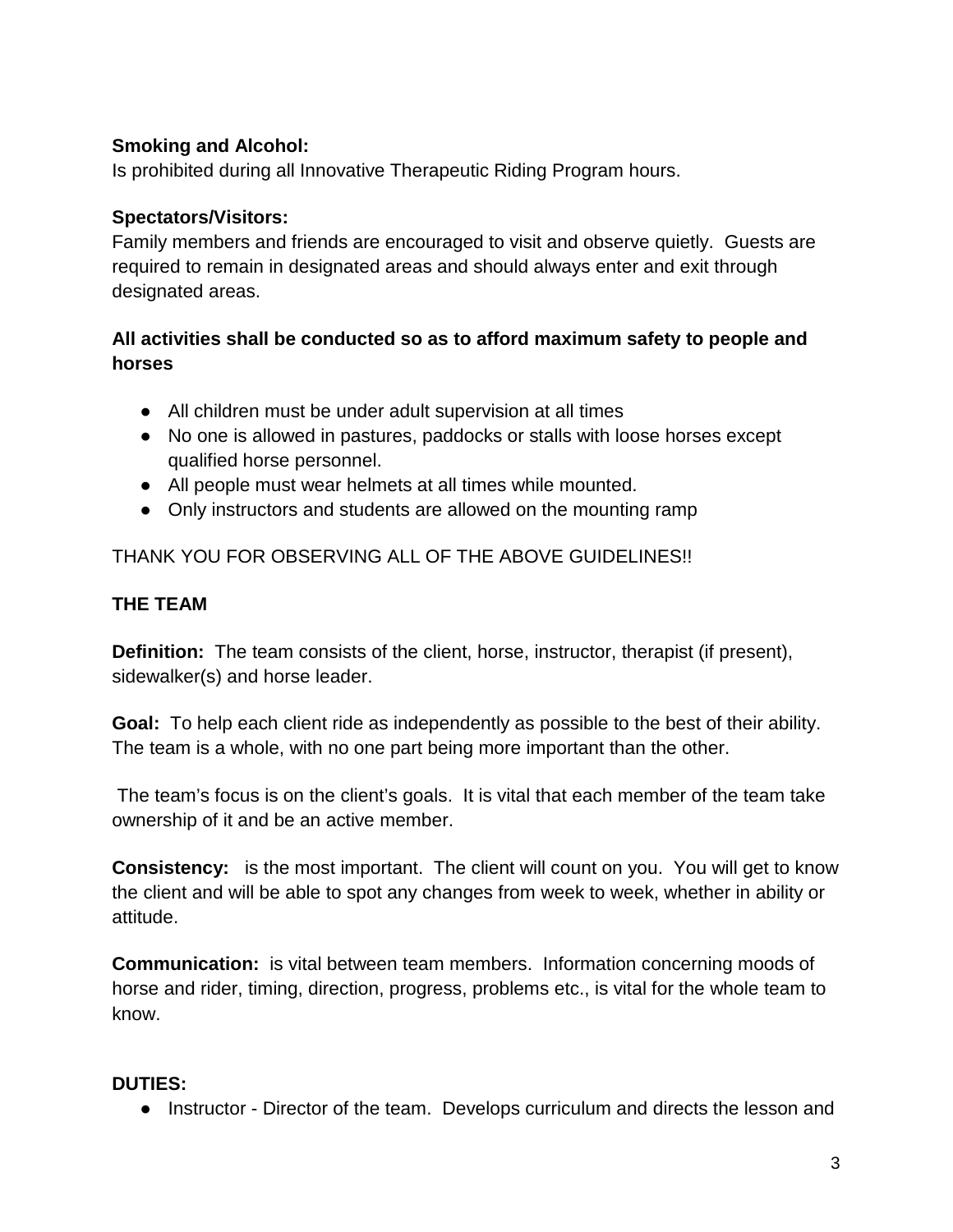is ultimately responsible for the class.

- Horse Leader Responsible for the horse. The leader is there as a safety net. It is important to let the client make mistakes (**within the limits of safety).**
- Sidewalkers Responsible for the student. Safety is the primary concern, followed by riding properly. Sidewalkers should be aware of where all the riders' body parts are, i.e., foot in stirrup, hands holding reins, trunk straight.

#### **Sidewalker requirements:**

- Sidewalkers must be able to walk beside a horse, assisting the rider as needed for the duration of the class
- Sidewalkers may occasionally be asked to trot with the horse and rider
- Sidewalkers must be capable of performing an emergency dismount if needed.

Sidewalkers can also help the instructor in many other ways; keeping the riders attention on the lesson, assisting in right/left directions, and understanding the instructor's directions.

Since the sidewalker is always very close to the rider, they may want to talk to you. Do not ignore direct questions, but emphasize paying attention to the instructor. You may help by reinforcing directions.

When "reminding" riders, use positive words. Use Do phrases not don't phrases

**DO Phrases:** Sit up tall, Eyes up, Listen to what (instructor's name) is saying, Hold your hands up

**DON'T Phrases:** Don't slouch, Stop looking down, be quiet, you are talking too much. Don't rest your hands on the saddle.

#### **When students arrive:**

- Greet rider and family
- Assist student with helmet
- Find out how the rider is that day: ask rider/parents if it was a good/bad day, anything the instructor should know. Report any significant findings to the instructor (privately)
- Assist with grooming the horse

#### **During class:**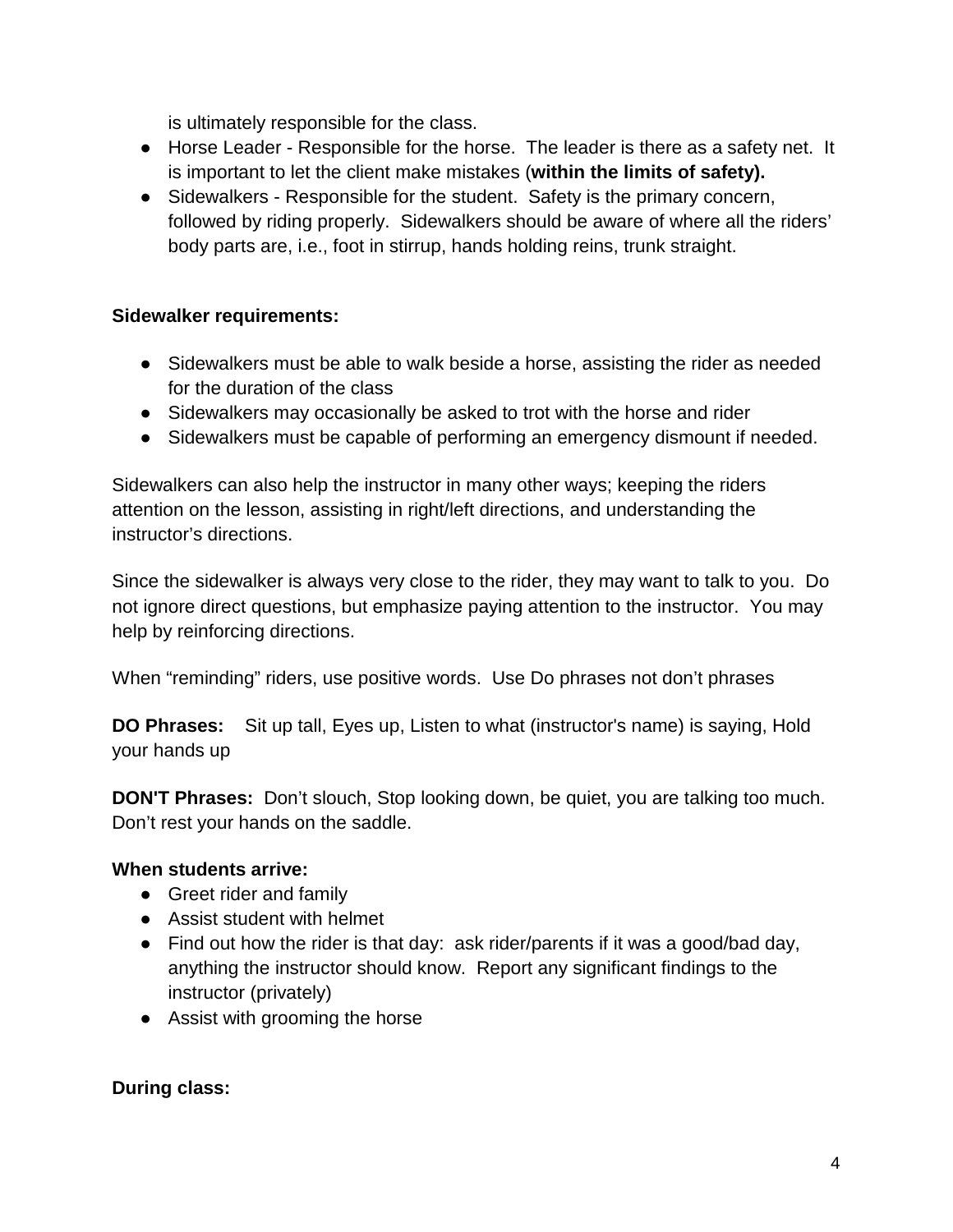- Safety is number one, riding position is secondary
- Allow the rider time to process the information and act; don't expect an immediate response
- Be aware of body part positions; feet in stirrups, hands holding reins, trunk straight
- May need to interpret instructor's commands
- Focus on the rider at all times
- Keep chatter to a minimum: rider can only listen to one person at a time

# **After class:**

- Stay with the rider until you exit the arena
- Assist rider with helmet helmet must stay on the rider until student is out of the arena
- Help the instructor clean up the barn and arena

If a rider's behavior is in any way harming any person or horse, **immediately** call the instructor's attention to the situation.

# **PHYSICAL SUPPORT DURING CLASS**

#### **Mounting:**

When using a ramp the sidewalker will stand on the right side of the horse as the rider mounts the horse as a safety precaution. The sidewalker will hold onto the rider as the horse leader moves the horse away from the ramp and stops, allowing the rider to put their feet into the stirrups.

# **During Class-Holds:**

- Instructors determine the appropriate hold for each rider
- Always ask if you have a question about what hold to use
- Once a hold is applied, the sidewalker should not let go of the hold without checking with the instructor. The rider needs you for physical support to stay on the horse.

**Thigh Hold:** Arm nearest to the rider goes across the thigh with hand gripped on saddle or saddle pad. (This arm should be level and apply even light pressure) This stabilizes the rider's side-to-side movement.

**Ankle Hold:** Hand closest to the rider holds ankle of the rider. This stabilizes the rider's forward-backward movement.

**Dismounting:** Most dismounts will be done in the arena.

- Riders are lined up for dismount in center of the arena
- Riders are instructed to put reins on the horse's neck, take their feet out of the